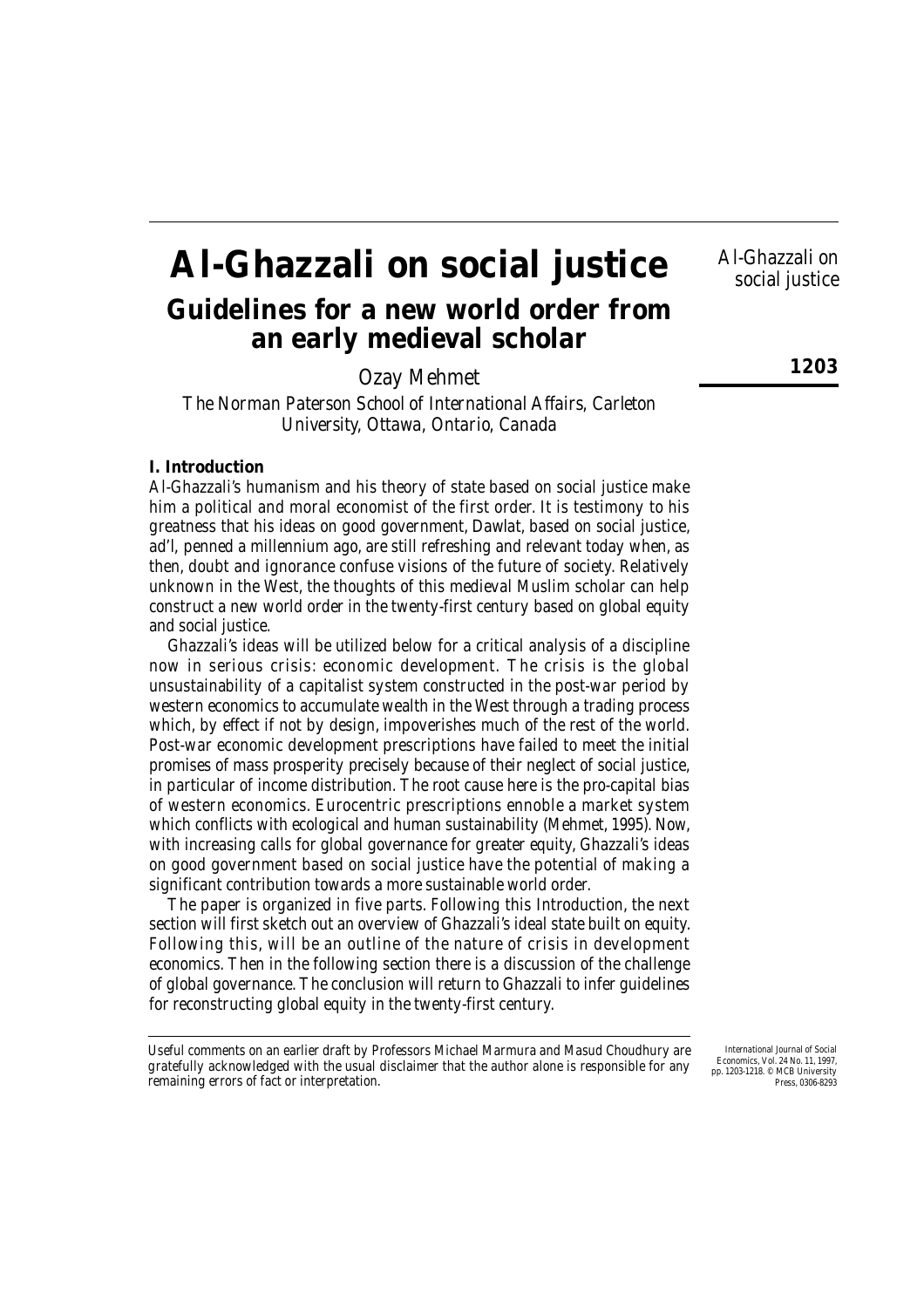**1204**

# **II. Al-Ghazzali's ideal state: a synopsis of ethico-economics**

Abu Hamid Muhammad al-Ghazzali (AD 1058-1111), was born and died in the city of Tus in the Khurassan region of Persia. His life coincided with the Abbasid Dynasty in Baghdad when the caliphate was in decline, although Muslim civilization and culture continued to flourish. Muslim education and knowledge, enriched by the discovery of ancient Greek rationalism, were unrivalled, and the Muslim world was the centre of world trade controlling trade routes to China, Southeast Asia and to the West. By Ghazzali's time, this world of high culture had already began to show signs of internal division, caused by religious schism and cultism, threatening political and social instability (Fisher, 1979, pp. 76-101).

Al-Ghazzali devoted his life to the pursuit of knowledge, never satisfied with what he knew. He alternated between cycles of great intellectual activity and sufism. Indeed, Ghazzali suffered a number of crises of doubt in his life (McCarthy, 1980; Watt, 1953). One such crisis occurred while he was at the zenith of his fame as a professor and jurist in Baghdad, in AD 1095, when he experienced a nervous breakdown. Suddenly he began to doubt all that he had learned. The corruption and moral decay all around convinced him that he himself was destined for Hell. Announcing a pilgrimage to Mecca, he abandoned his post and family, and went on a secret journey to Damascus in search of his inner self seeking *uzlah,* solitude. For three years he remained incognito; he became a Sufi mystic. He re-emerged in Baghdad at the dawn of the new millennium convinced that he was "predestined by Allah to be one of the reformers of the religion … " (Sjadzali, 1991, p. 51). During his life, but especially after his return, Ghazzali maintained a furious pace of intellectual activity, teaching and writing, but whenever possible returned to his native city of Tus for solitude and mysticism.

During his life Ghazzali produced no fewer than some 400 books in various fields of theology, jurisprudence, logic, philosophy, ethics as well as extensive commentaries on the Koran. It is not possible even to summarize his major works here. However, reference may be made to his 4-volume *Ihya Ulumuddin* (*Revival of Religious Sciences*) which was praised by contemporary and subsequent Muslim scholars as an immortal work that came closest to capturing the essence of Koranic knowledge. A central objective of Ghazzali in all his writings was the unity of knowledge, rooted in the Oneness of God, and reason (i.e. intellect plus free will) as the path for all moral concepts ultimately leading to the belief in God. This is remarkably similar to Kant (who lived some seven centuries after Ghazzali) for whom reason was the categorical imperative of freedom and free will. Kant, however, believed that a clear exposition of morality led to belief in God. In view of these similarities, it has been argued that "what Imam Ghazzali was to Islamic epistemology, Immanuel Kant was to occidental epistemology" (Choudhury, 1997).

Al-Ghazzali's concept of a unified knowledge is the source of his political theory. The core of this theory is humanism derived from a holistic, harmonious, well-ordered cosmos, created by God for a clear purpose: good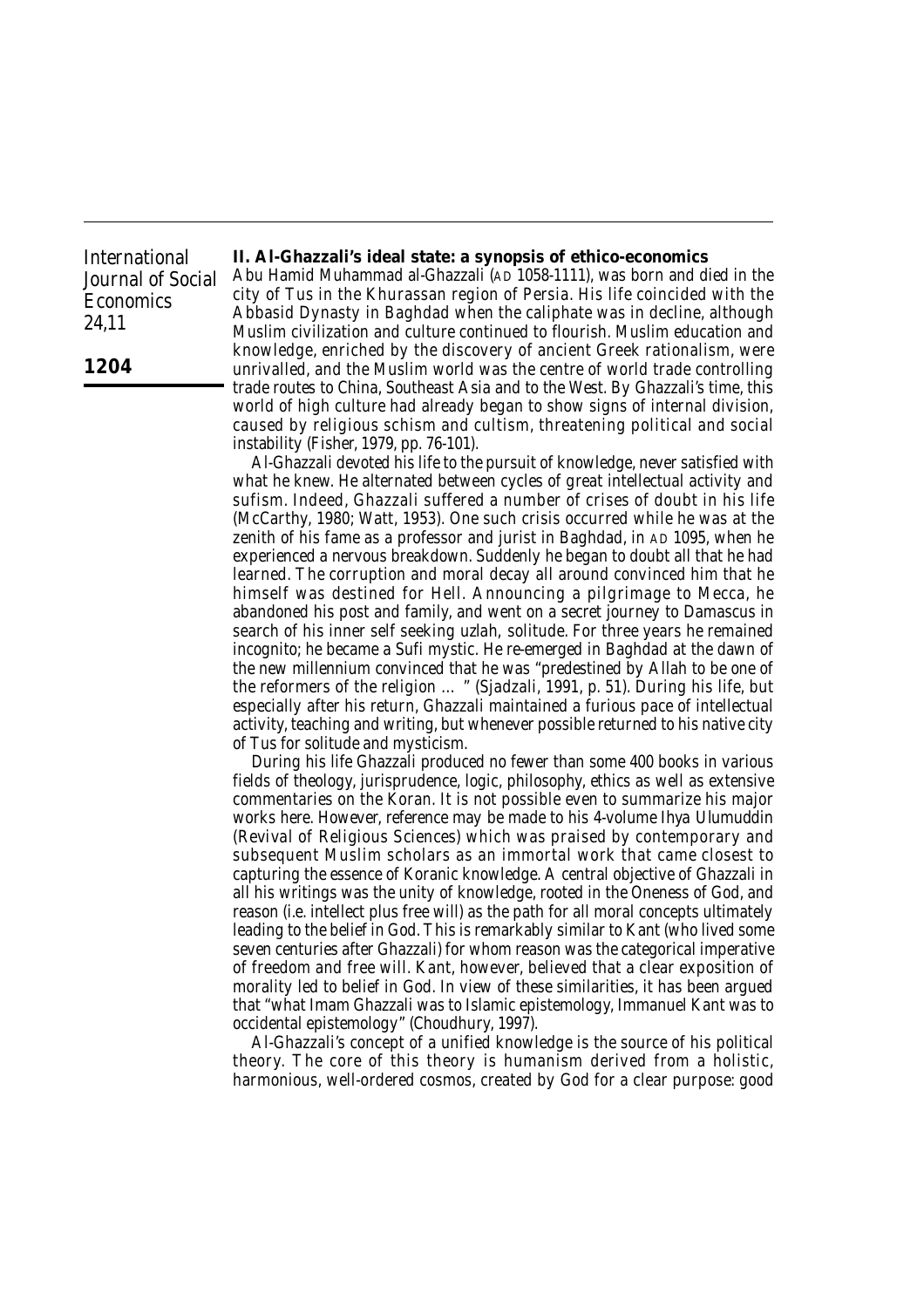government. Good government, is a divine gift, entrusted to a wise ruler, a monarch accountable to God " … to bring development and prosperity to the world through justice and equitable rule" (Bagley, 1964, p. 55). The opposite of this good government is a state of chaos and insecurity, similar to Hobbes's natural state.

At the centre of Ghazzali's ideal state is the individual with a spiritual as well as a social personality. Spirituality gave the individual inner strength through solitude and contemplation, often in mystical experience, as exemplified in Ghazzali's own life. The individual's social and material needs enabled complete living. As a social being in this temporal life the individual had basic needs, but their satisfaction demanded moderation and avoidance of excess. Respect for, and tolerance of others were essential requisites of virtuous living. In this temporal life, the individual was like a pilgrim on a journey seeking, although never quite achieving, perfection through virtuous living. (Perfection belongs to God.) In pre-Islamic Arabia, virtue meant courage in defending honour, as for example the tribe's honour (Umaruddin, 1977, p. 50). After Islam, the concept of "individual-in-community" emerged based on a synthesis of ethics and economics.

The Islamic concept of "individual-in-community" sharply contrasts with the self-centred utility maximizer idealized in neoclassical economics in an unbounded, unsatiable quest for acquisition and accumulation. The neoclassical "economic man" is divorced from ethics; there is no concern for others. No such divorce is conceivable in Islam. Here, individual identity is a multilayered manifestation, expanding and developing from the self through self in family, then in neighbourhood, and finally in *Ummah,* the global brotherhood of the faithful. In all actions, personal, economic, social and political, the individual must be guided by rights and duties to God (as in *Ibadah*), and others in interpersonal relations (as in *Muamalat*). Sharing, reciprocity and charity are essential requirements in demonstrating virtue in this life in preparation for the next following the individual's ultimate accountability before the Creator on the day of final judgement. The individual's real identity and permanent rewards are revealed on that occasion.

Ghazzali goes furthest among early Muslim thinkers in specifying the qualities of a good individual (Umaruddin, 1977, Parts III and IV). He contrasts virtues and vices, knowledge and ignorance, and details moral guidelines for ethical living. He specifies as the end of human action in this life an ethical system for virtuous living in accordance with God's will, and subordinates the economic system as a means to that end. Ghazzali's economic is based on private property and ownership, but economic relations are subject to selfimposed (voluntary) rules of moderation, honesty and integrity. However, Ghazzali is non-Hellenic and non-rationalist in standard Western terms. This important points bears some elaboration as it holds the potential key for understanding the failure of Eurocentric economic theorizing (to be discussed in detail presently).

Al-Ghazzali on social justice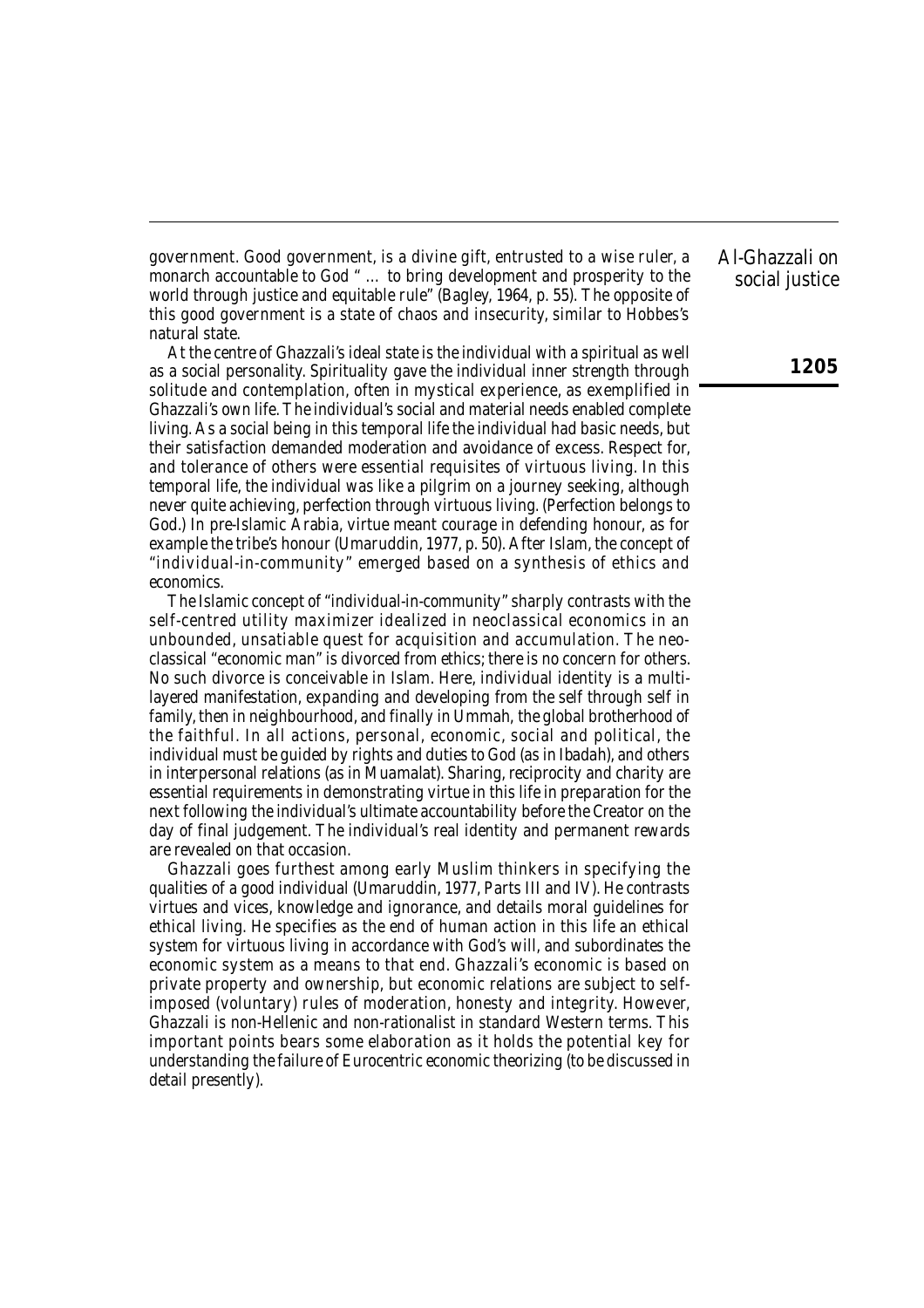**1206**

In neoclassical economics, the only binding constraint on the consumer is the consumer's budget. In Ghazzali's Muslim state, "the individual-in-community" is subject to binding constraints of two kind. First, he must sacrifice part of his income for charity to acquire virtue. Second, he must internalize community preferences as a responsible member of society. Thus, conspicuous consumption, such as luxuries and extravagance, are to be avoided through self-restraint checked by individual intelligence. Similarly, producers and traders, as "individuals-in-community" are enjoined to produce community approved goods and avoid profiteering and other unfair trade practices.

Ghazzali's ethico-economic system is non-Christian, non-Hellenic and nonrationalist. It is not Christian because there is no Original Sin here. Every individual is inherently good, though quite capable of wrongdoing. The individual's goodness derives from the fact that he/she is created in God's image and endowed with intellect as God's unique gift to human beings. Intellect, coupled with judgement based on knowledge, is what differentiates humans from other creatures of God in the animal kingdom. Ghazzali is profoundly non-Hellenic and non-rationalist because his ethics and politics are rooted in the Oneness of God to which reason is inexorably tied, not in some natural order viewed merely as a subject or field of scientific observation.

Of central importance in Ghazzali's political discourse is the idea of the just monarch as a unique divine gift to enable good government. Thus, Ghazzali's state of nature is a harmonious state endowed with good government and basic material needs for a comfortable life. Here competitive economics do not exist. God has ensured adequate supplies of good things required for comfortable living. Excess accumulation of assets, savings, hoarding or stockpiling are to be avoided. Life in Ghazzali's state is not lonely, nasty, brutish and short as in Hobbes's. Nor is his individual anything like Rousseau"s "noble savage" without civilization. Like these Western philosophers, Al-Ghazzali lived and wrote in a time of great political and civil unrest. Unlike them, however, he did not lose his confidence in the perfectibility of the individual through knowledge and wisdom guided by faith. Ghazzali himself experienced periods of doubt and chose mysticism for inner peace (Lazarus-Yafeh, 1975). He believed that knowledge was shakeable by doubt; indeed doubt was a necessary condition for new knowledge. His faith, however, remained unshaken.

Outwardly, as a teacher of social science, he yearned for stability, the key to which was good government based on reform (from within) and equity. His ideal state, shaped by Platonic ideals of justice and wisdom, is built on ethics. His masterpiece on political theory, *Counsel for Kings* (Bagley, 1964) constructs a state as a system of social justice. Good government is the rule of wisdom based on knowledge articulated by scholars advising a wise king "whose heart is an abode of justice" (Bagley, 1964, p. 90). Justice is the highest quality of a wise ruler as demonstrated by Ghazzali's citation of Aristotle's answer to Alexander's question whether courage or justice is higher: "If the king has ruled justly, he will not need courage" (Bagley, 1964, p.75). However, justice itself requires a careful and constant balancing of qualities "that have to be linked in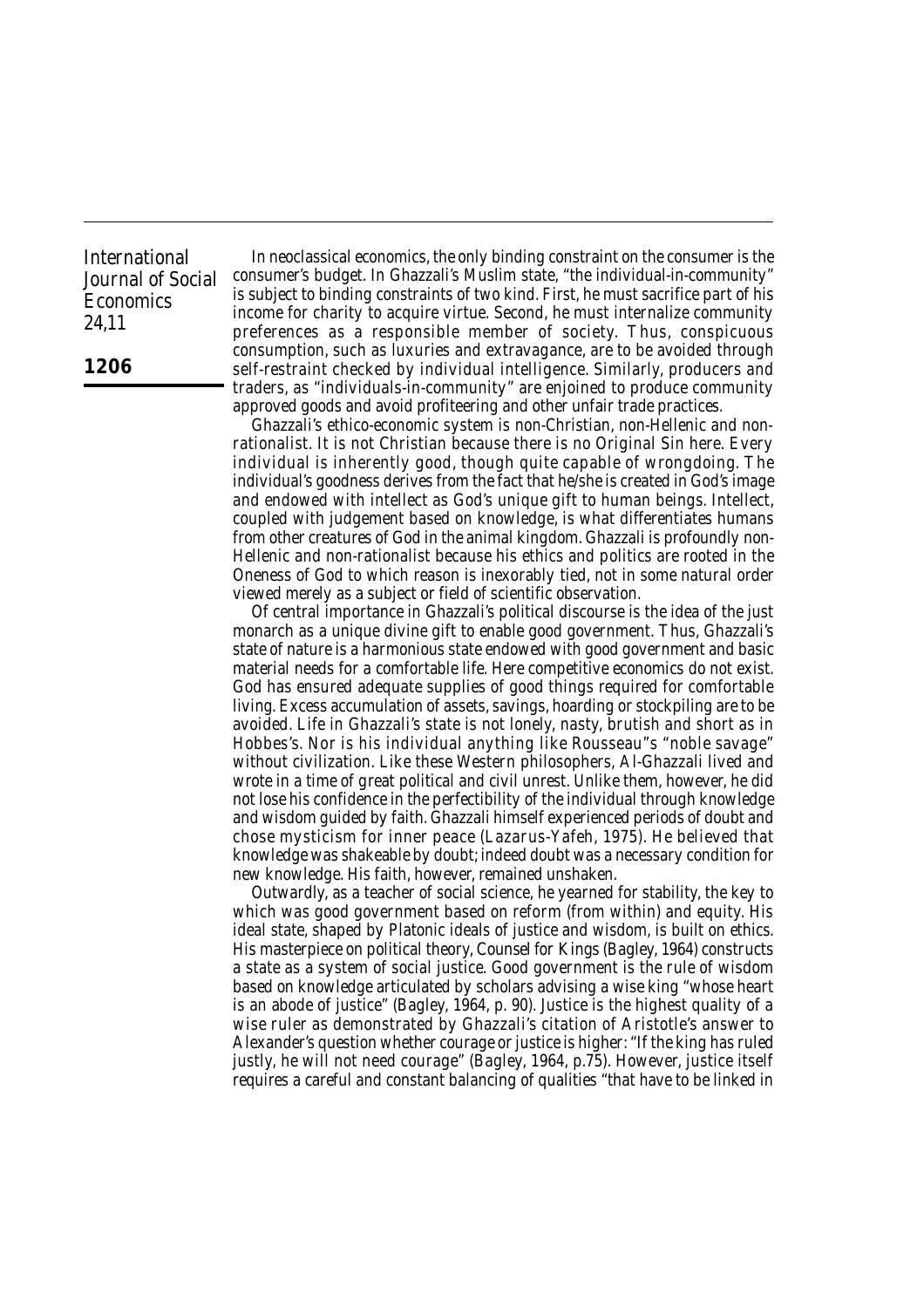pairs if they are rightly to be used: intelligence must be coupled with knowledge, wealth with gratitude, charity with kindness, effort with *Dawlat* (good government), when *Dawlat* comes, all the qualities must go with it." (Bagley, 1964, p. 97).

The paramount duty of *Dawlat* is to promote *ad'l,* social justice, "to bring development and prosperity to the world through justice and equitable rule" (Bagley, 1964, p. 55). The duty of wise rulers is "to develop the world … because the greater the prosperity, the longer would be their rule and the more numerous would be their subjects … " (Bagley, 1964, p. 56). Conversely, there is a direct correlation between injustice and under-development, for "just as the world is made prosperous through justice, so is it made desolate through injustice" (Bagley, 1964, p. 92). Indeed, "one hour of just government is better than sixty years of worship" (Bagley, 1964, pp. 71-2).

Ghazzali's ethical foundations for the state stand in sharp contrast with Western political theory from Machiavelli to Thomas Jefferson. There is not even a hint of Machiavellian opportunism in Ghazzali. Nor is there an inherent tension between the individual and the state as in Paine and Jefferson. Of course, Ghazzali's state is non-democratic; it is feudal and monarchical. Regime stability is, for Ghazzali, sacred because instability leads to chaos and anarchy. Political change must be reform from within, guided by knowledge, wisdom and justice.

Ghazzali's ideal state differs also from Plato's philosopher-king by a set of checks and balances. Two sets of checks and balances are formulated, one divine, the other secular. In the first case, the king's rule is a trusteeship from God to whom he is ultimately answerable. In secular, daily actions and decisions, the king is limited by advice from the learned scholars, *ulama.* Thus, Ghazzali approvingly quotes the sages when they stated: "The religion depends on the monarchy, the monarchy on the army, the army on supplies, supplies on prosperity, and prosperity on justice" (Bagley, 1964, p. 56 and footnote 1).

From Ghazzali to subsequent Muslim scholars, these checks and balances have formed the bedrock of traditional Islamic political theory. Known as the Circle of Equity, their most complete statement is found in Ibn Khaldun (AD 1332-1406), medieval Islam's last great scholar, and Khaldun's Ottoman protégés in the sixteenth century:

Not long after Ghazzali, Islamic intellectual development stopped to flourish as a result of the disastrous "Closing of the Gate of Ijtihad" in which Ghazzali himself played a negative role (Mehmet, 1994, pp. 60-1). This ended *ijtihad,*

Al-Ghazzali on social justice

There can be no royal authority without the military. There can be no military without wealth. The subjects produce the wealth. Justice preserves the subjects' loyalty to the sovereign. Justice requires harmony in the world. The world is a garden, its walls are the state. The Holy Law [shari'ah] orders the state. There is no support for the shari'ah except through royal authority (Fleischer, 1984, p. 49).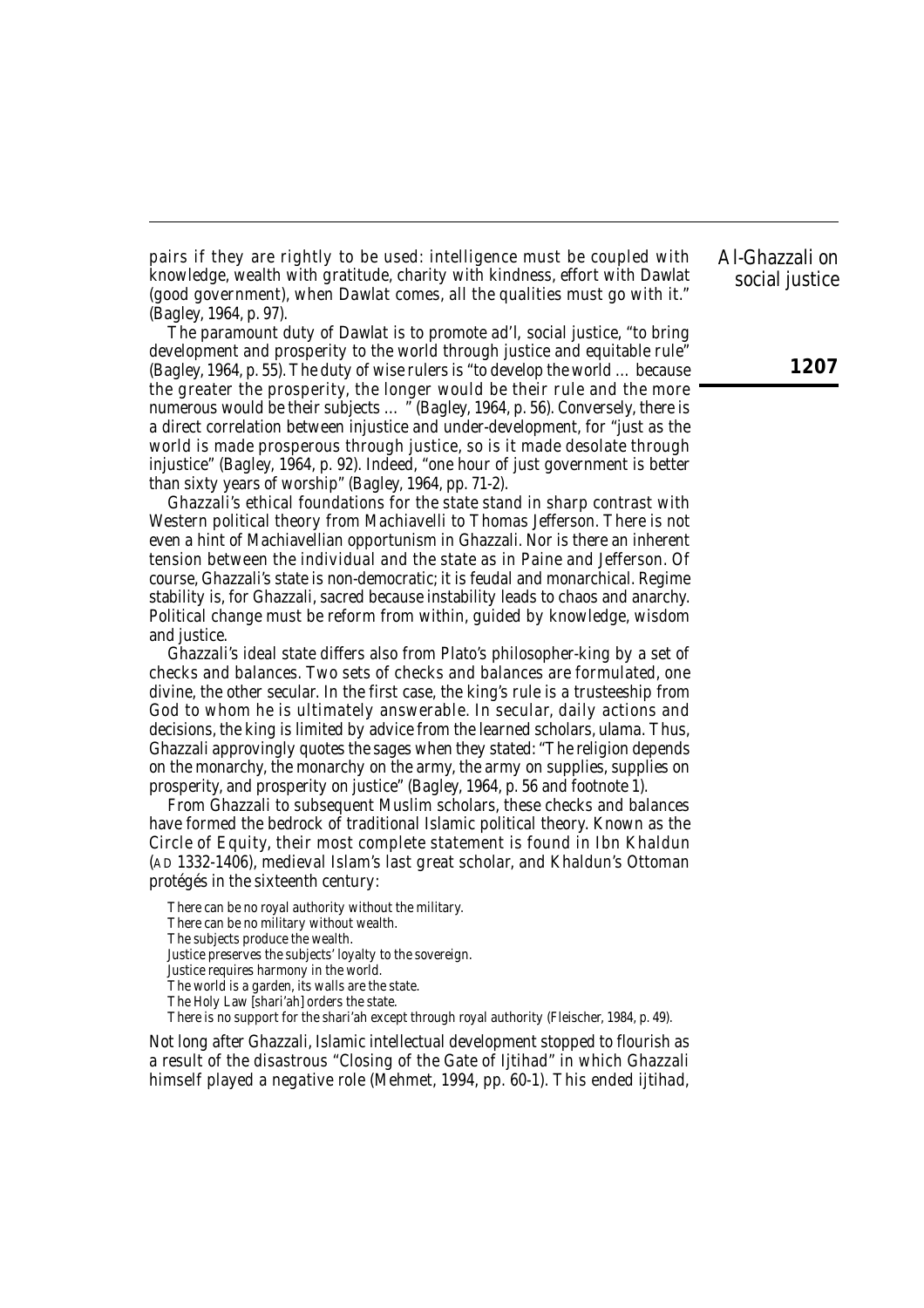**1208**

critical inquiry and replaced it with blind repetition and rote learning (Rahman, 1982). While the "Gate of Knowledge" is still closed in many parts of the Muslim world, Ghazzali's ideas on social justice, one millennium after they were written, remain a challenge for all well-meaning social scientists interested in global equity as we stand at the dawn of a new millennium.

This challenge is especially valid for Development Studies, a field of Western economics which rose into prominence in the post-war period with a wonderful and generous promise of global prosperity for all. However, now the field is facing a serious crisis of relevance and is in desperate need of refocus and reconstruction.

## **III. The rise and fall of development economics**

Development economics has come of age in the post-1945 period. It evolved as a branch of Western economics partly as a response to de-colonization but mainly as a discipline to meet the challenges of a new Third World, ranked behind the First (Capitalist) and Second (Communist) Worlds. In universities and colleges courses and textbooks aspired to teach students the economics of development (Gillis *et al.,* 1992; Hirschman, 1986; Meier, 1989; Todaro, 1981). Foreign aid programmes, especially in the aftermath of the Marshall Plan, provided ample career opportunities for students specializing in development economics. In the process, Western capitalism has been globalized.

Analytically, the central logic of Western economics is resource capture for profit-driven capitalism. Capture here is by means of capitalization (Mehmet, 1995, pp. 25-9). Over time, all non-capital resources are transformed into new forms of capital. This continuously expands the capital base of the economy, controlled by capitalists. Natural resources become ecological assets; educated labour is converted into human capital; knowledge, as the fourth factor of production, is viewed as intellectual property.

All this capture is for profit. Al-Ghazzali, for whom trade and commerce, (in the classical Greek sense), were a natural human activity carried out for the purpose of satisfying material needs of the household, would have favoured "a fair rate of return" on the entrepreneur's capital. By the same token, he would have denounced Western profit-driven capitalism as profiteering. As such, Western capitalism would be contrary to the rules of fair dealing, justice and beneficence (Umaruddin, 1977, p. 240).

How does Western economics promote the capture and exploitation of global resources? We now deal with this question.

#### *The basic mainstream model*

So what is the basic Western ideal capitalist model? (This section is a condensed version of Mehmet (1995, pp. 15-22)). It is a cumulative, joint intellectual product, the work of many minds: this basic model of economic development is a profit-driven growth model with a dynamic and static version. Conceived in grand, universalistic terms, to be challenged below, it is useful to begin formally with the aid of ten equations to highlight the essence of the model: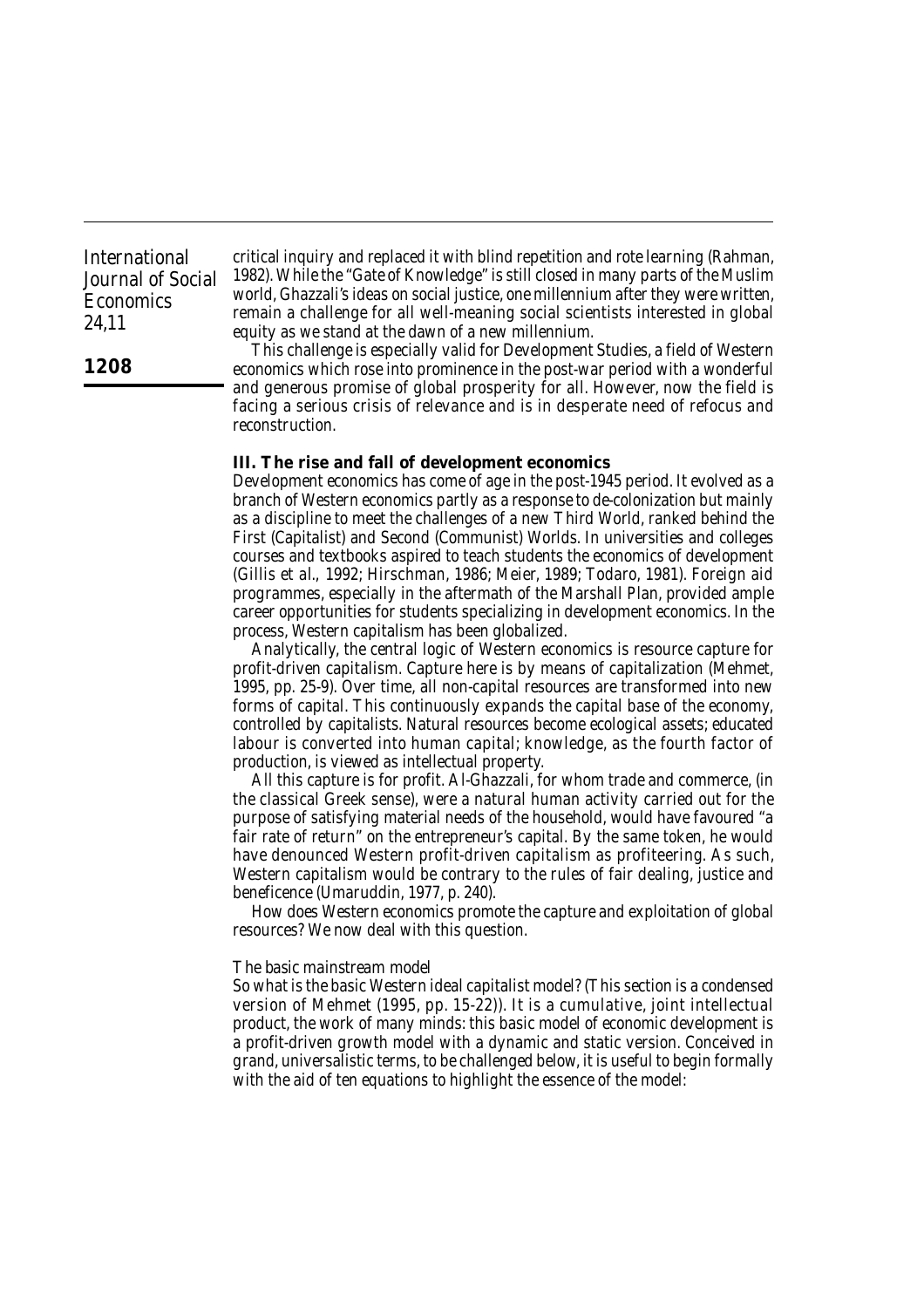| $l = dK = f(\pi)$ | $(1)$ Al-Ghazzali on |
|-------------------|----------------------|
| $\pi$ = TR-TC     | social justice       |
| $Q = F(K, N, L)$  |                      |

Equation (1) highlights the fact that the search for profit was the trigger in Western capitalism. But what exactly was profit? It remains something of a mysterious thing to this day with much confusion even among the greatest authorities, as illustrated below. Mathematically, profit, π, resulted from capital accumulation, *dK*, which occurred as investment, *I*, as a consequence of deliberate decision on the part of the investor. Therefore, the narrowly defined profit rate,  $\pi/K$ , was the investor's return, comparable to labour's or land's return. But, profit was also a reward, justified for risk taking, initiative and enterprise, and viewed as a residual return.

But what is the relationship of profit to the residual return? How does it differ, if any, from surplus value? Precisely how is it realized? There is much confusion in mainstream theory on these questions, even though in standard textbooks profit maximization is presented as the overriding objective of the rational entrepreneur matching rational consumer's maximization of satisfaction. But apparently, "it is sufficient to assume that entrepreneurs act as if they tried to maximize profits" (Ferguson and Gould, 1975, p. 221) implying that in reality they need not act as predicted by theory. For the famous English economist, Alfred Marshall, who taught at Cambridge around the turn of the twentieth century, profits were "normal" or "fair", set by custom in a given industry; and Marshall explicitly recognized the zero-sum relationship of profits and wages, hinting at the phenomenon of capitalization: "The greater part of the apparent profit is real wages disguised in the garb of profit" (Marshall, 1962, p. 506). However, Hicks, another noted British economist of the next generation after Marshall, preferred the term surplus to profit, calling it "that thing we supposed him (i.e. entrepreneur) trying to maximize" (Hicks, 1965, p. 197).

In standard textbooks (Henderson and Quandt, 1958, pp. 53-4), especially American and written in the Samuelsonian style with elementary calculus, profit is measured as the excess of total revenue, *TR*, over total cost of production, *TC*, as shown in equation (2) implying that profit is a residual, surplus value resulting from entrepreneur's control of production. But mainstream economics generally rejects the idea of surplus value usually associated with Marx.

Mathematically, this rejection is derived from the production function depicted in equation (3), which shows that the level of revenue and cost, and hence profit, depend on the volume of production, *Q*, which, in turn, is determined by technical input-output relationship specified in the production function. *K, N*, and *L* are capital, land and labour, respectively, the three classic factors of production. These factors of production are all taken to be "separable" and independent of one another – an assumption which is untenable in dynamic terms giving rise to the phenomenon of capitalization (Mehmet, 1995, pp. 22-9).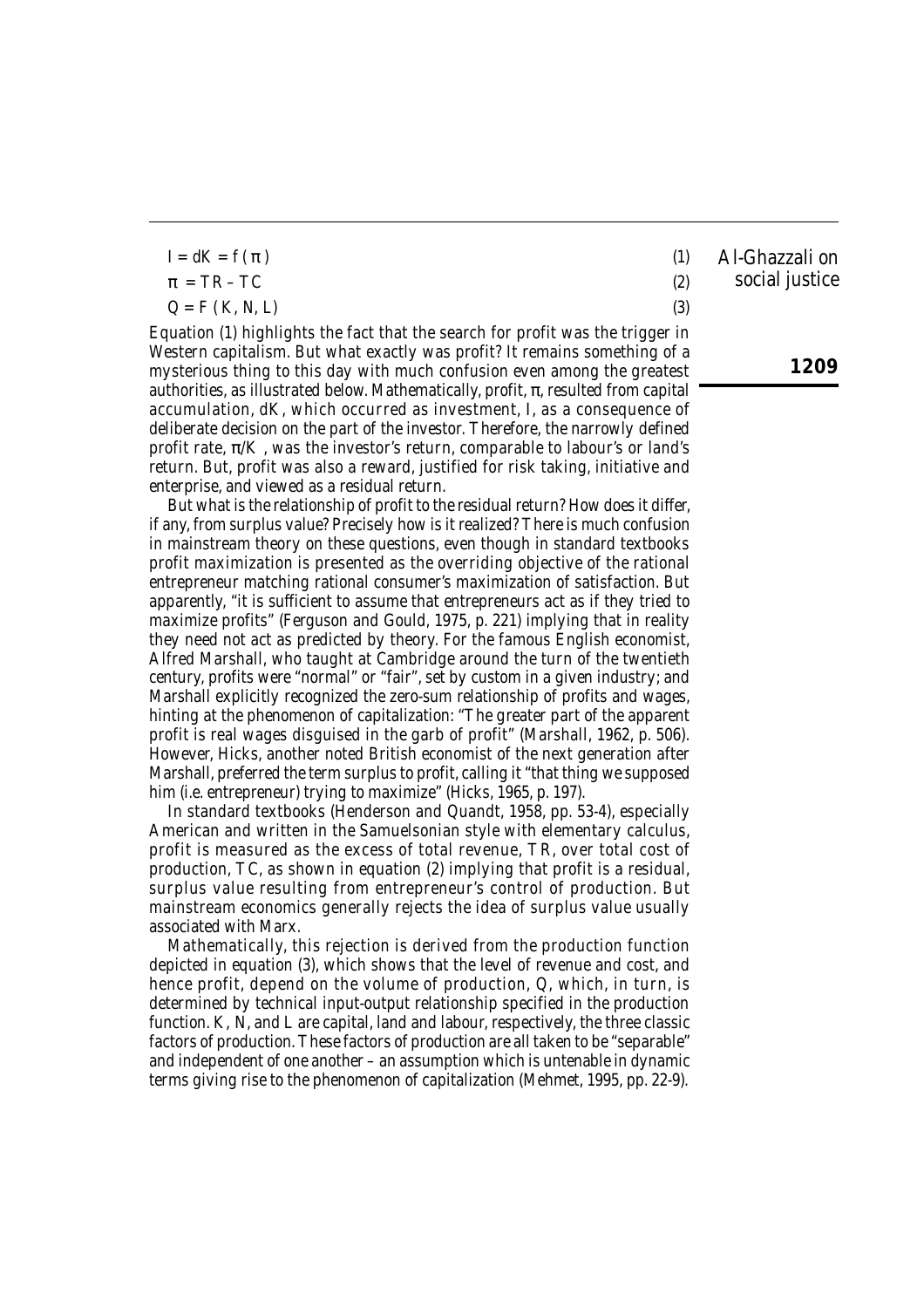**1210**

In static terms, however, the "separability" assumption is crucial for market clearance. But market clearance is achieved at the cost of a remarkable degree of fuzziness surrounding profit in mainstream literature, a fuzziness which facilitates extraction of surplus in the Third World for and by mercantilist interests from the First World.

There is even more: At the bottom of this fuzziness lies a contradiction. To see it, it is necessary to detail revenues and costs in equation (2) further. Thus,

$$
TR = \rho Q \tag{4}
$$

and

 $TC = rK + hN + wL$  (5)

The price,  $\rho$ , in equation (4) is determined in a competitive market according to Adam Smith's "invisible hand", and the coefficients *r*, *h* and *w* are the unit prices (or marginal costs) of factors, similarly determined in competitive factor markets. If the system works ideally in accordance with perfect competition, these parameters would also represent marginal productivities of factors. In this competitive framework, with free entry and exit of firms, no profit could arise since total revenue, the value of output priced in equation (4), representing sum of value-added generated by factor productivity, would exactly equal factor payments in equation (5); in other words, no surplus value or residual could result (Henderson and Quandt, 1958, pp. 65-6). Hence, the first-order condition of equilibrium in perfect competition found in standard textbooks on economics:

 $\pi = 0$  (6)

The only way an actual, positive profit rate,  $\pi/Q$ , could occur is in a state of disequilibrium when markets fail to clear, or when market imperfections exist in the form of monopoly or monopsony whereby surplus value matches underpayment of factors of production.

#### *The flaws of the model*

We can now consider the internal flaws of the model. In fact, three principal axiomatic flaws are highlighted below.

The first is the remarkable result in equation (6). It reflects the fundamental contradiction of the textbook version of the capitalist ideal: that in a system dedicated to its pursuit, no profit, as residual or surplus and distinct from return on *K*, can be generated, except on such subjective or normative basis as "supernormal profit" or "fair rate of return". Equilibrium prices are then viewed as "natural" or "fair" prices, with some profit rate tending to equalize among different industries. The ambiguities here are reminiscent of the medieval debate about "just price". In short, capitalism, as ideal, is self-defeating on its own rules, unless those rules are violated as in monopoly and other market imperfections.

Take, for example, the ideal market solution, aggregated from market clearance, known as Pareto Optimum (Bator, 1957; Mishan, 1960; Scitovsky,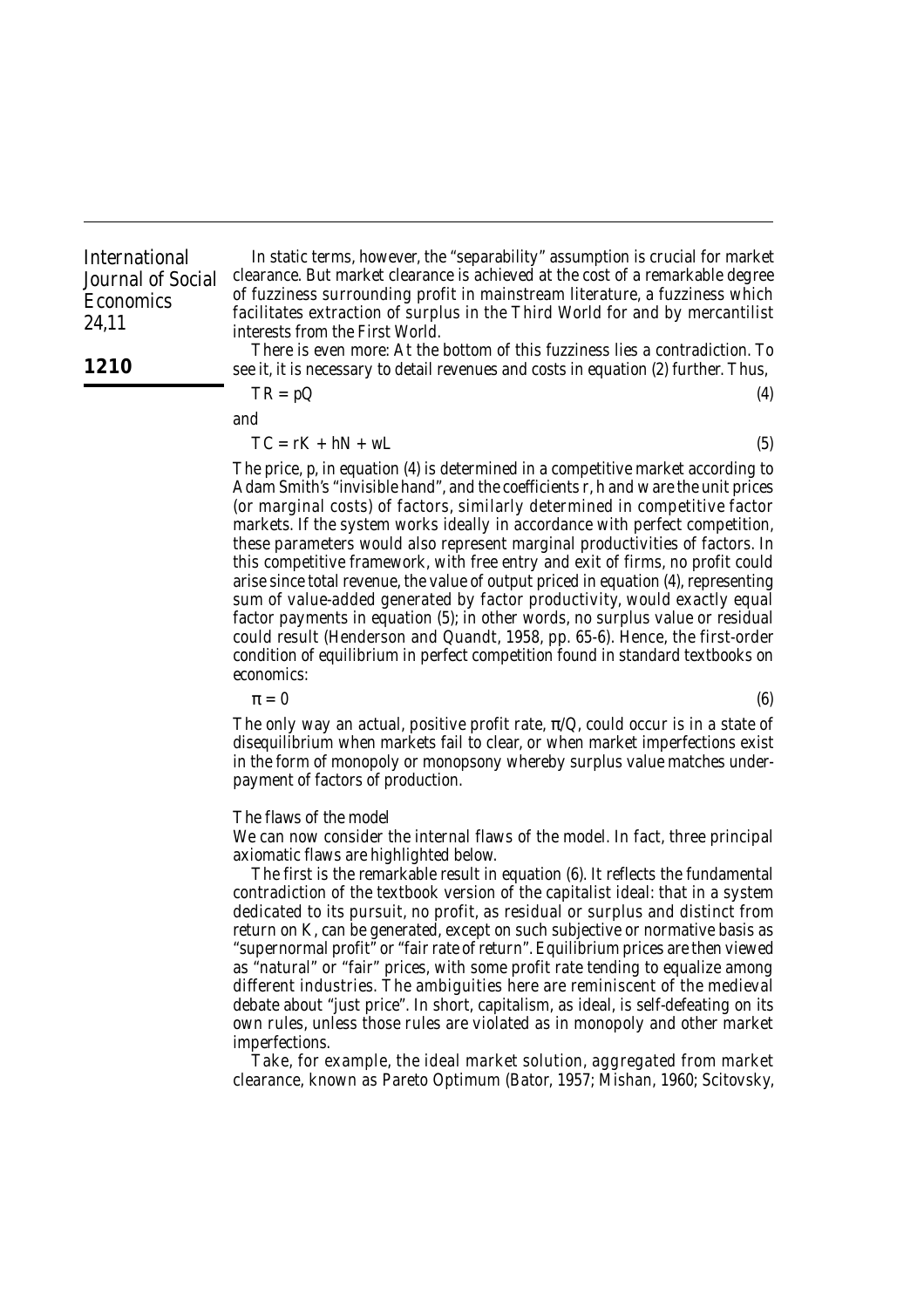1952). Behaviourally constructed on rationality assumption, this ideal solution requires general equilibrium in factor and product markets to ensure welfare gain for at least one person with no loss to anyone else. Heuristically, it is an elegant theory; its basic flaw is that in reality it is impossible to achieve (Arrow, 1951; Little, 1957; Mishan, 1960) due to "externalities", positive "transaction costs" and other "market failures". Consequently, economic development can only be conducted suboptimally, subject to risks and uncertainties of a "second best" solution (Killick, 1981, pp. 18-20; Lipsey and Lancaster, 1957). Moreover, the rational behaviour assumption of the model, based on Western individualism, is a poor fit for the cross-cultural environments in developing countries where sharing, co-operation and moderation rather than individualism prevail. All in all, as a guide for policy and planning, the Pareto Optimum model turns out to be an empty box!

The above, however, is static, partial equilibrium analysis. If the model is dynamized, so that change over time in consumer tastes, technologies and factors of production are endogenized, the same result is derived but in a more complex manner. Thus, rewriting equation (2) as

$$
\pi_t = TR_t - TC_t \tag{7}
$$

would imply that profit can only be generated over time as windfall gains due to fluctuations and swings in market cycles caused by unplanned shortages and surplus. In short, profit or surplus value is realized as return on risk and uncertainty, and from such strategic decisions as speculative buying and selling, or from gambling-like dealing, during the adjustment process when markets fail. Keynes was full of contempt of this casino-style speculation on the London Stock Exchange and Wall Street, calling it "*laissez-faire* capitalism", one of the great "contemporary evils" (Keynes, 1936, pp. 159-60).

The conclusion of zero profit under ideal conditions is inescapable. Herein lies the first axiomatic flaw in mainstream theory serving capitalism: classical and neoclassicists to this day, base their theories on the ideal norm of perfect competition, yet capitalism can only live and thrive in a world of market imperfections. Put differently, under its own axioms of perfect competition, capitalism is destined to remain trapped in a stationary mode, ultimately withering away for lack of new profits. In practice, however, positive, and indeed rising, profits are realized along the transition path of disequilibria, typically as a result of market power by oligopolies and cartels which can determine price and non-price terms of international trade. Typical examples include strategic stockpiling and inventory management and intra-firm transfer pricing long practised by Western multinational companies (Morgan, 1980; Yergin, 1993).

The second axiomatic flaw of the classical system stems from the ambiguity of short-run and long-run analysis. In theory, there is no (empirically) objective boundary separating the two. Therefore, only subjective or normative attributes are assigned to variability or accumulation of factors of production. Thus, in the undefined short run, classical theorists take capital and land as Al-Ghazzali on social justice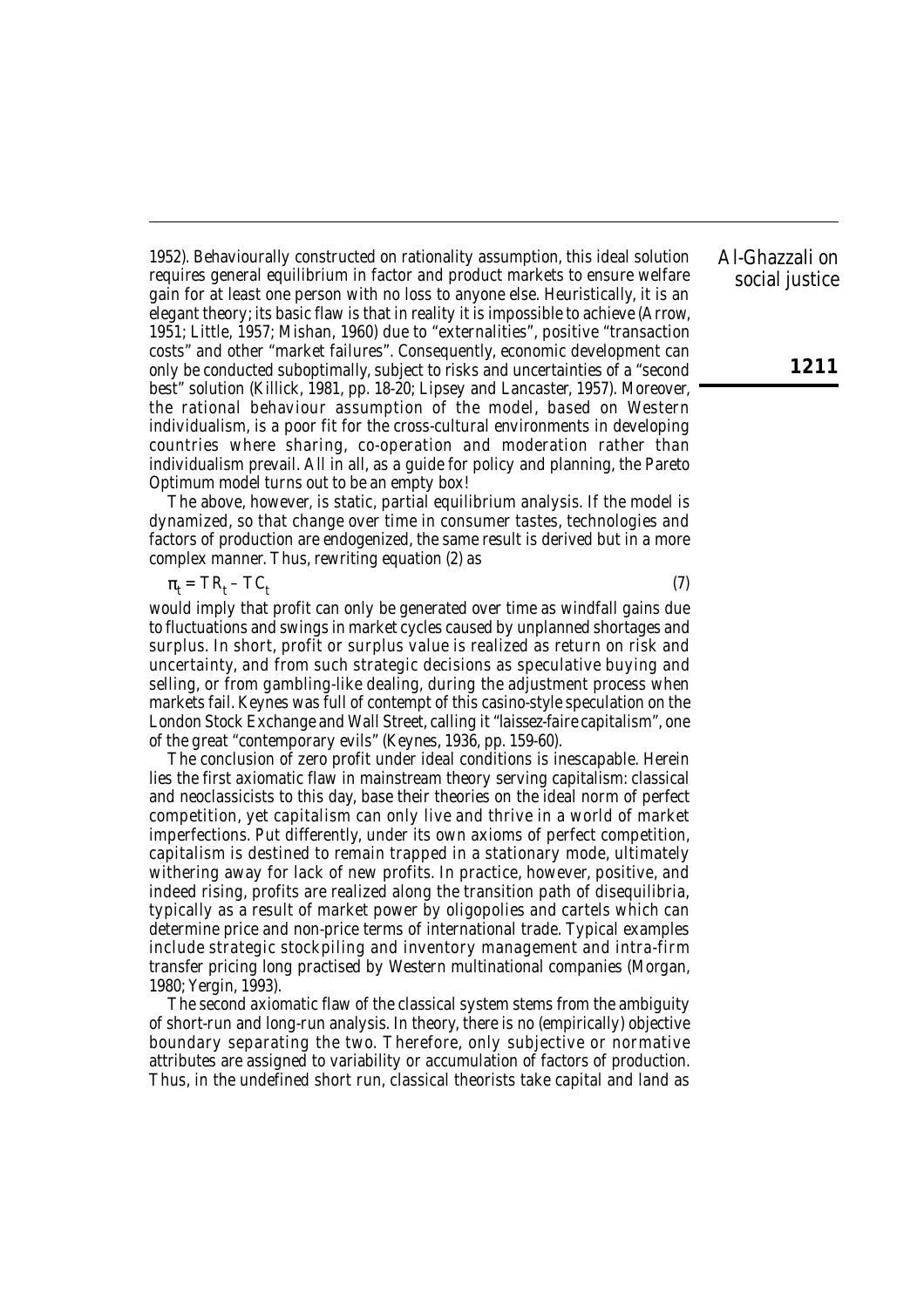fixed in supply, while labour is made the sole variable factor of production. Hence the classical labour value theory of production, equation (8), the backbone of such theories as the "iron law of wages", "backward-sloping" supply curve, is hopelessly value-loaded.

| (8) |
|-----|
|     |

 $D_l = f(\pi)$  (9)

 $S_l = g(w)$  (10)

Equations (9) and (10) represent the centre-piece of competitive labour market theory, in which labour demand,  $D_t$  is profit-driven, while labour supply,  $S_t$  is determined by the wage-rate or the price of human effort, which is usually the cost of food. If the worker's productivity, the marginal product of labour, in equation (9) is paid in full to the wage-earner in equation (10), no profit arises. Thus, profit necessitates exploitation, i.e. underpayment of labour relative to its productivity. Herein lies the fundamental conflict between labour and capital, the adversarial core of capitalism. Mainstream labour market theories conceal exploitation of labour behind inadequate explanations for wage differentials between occupations or industries such as subjective "net advantages" or "psychic benefits" which, in empirical works, are typically ignored. However, in Third World labour markets, from those on industrial estates and export processing zones to those in "sweatshops", it is these very "subjective" factors which "distort" and exploit labour creating discrimination, inequality and segmentation (Mehmet, 1971) or informality (de Soto, 1989; Hart, 1973). The mainstream market theory has almost entirely ignored labour market performance until very recently (Berry and Sobot, 1978; Manning and Fong, 1990).

The third axiomatic flaw in the mainstream market theory goes to the root of Eurocentricity. It arises from implicit definitions and meaning of key terms, such as "cost" and "benefit" (whose cost or benefit?), "factor of production" (owned or controlled by whom?) "surplus value" (generated how and accruing to whom?) and "rationality" (whose behaviour?). For classical economists these terms had only European meaning. The excess population in Malthus referred to European overcrowding; "vacant" lands in colonies were vacant only because they were populated by "savage" or "uncivilized nations". Similarly, Ricardian rent applied to land shortage in Europe. Adam Smith's "opulence" meant British prosperity. The origins of colonial cheap labour and land policies were legitimized, by subsequent theorists and policy makers alike, in the name of masters like Adam Smith, Malthus and Ricardo.

"Rational" behaviour, the basic assumption of utility theory, meant behaviour in conformity with the Protestant Ethic; when, for example, supply response in non-European environments collided with Western interests, it was labelled "irrational" as in the Backward-sloping Curve Hypothesis, totally ignoring cultural determinants of labour supply, e.g. family obligations. In all classical economists' writings non-European peoples were always projected as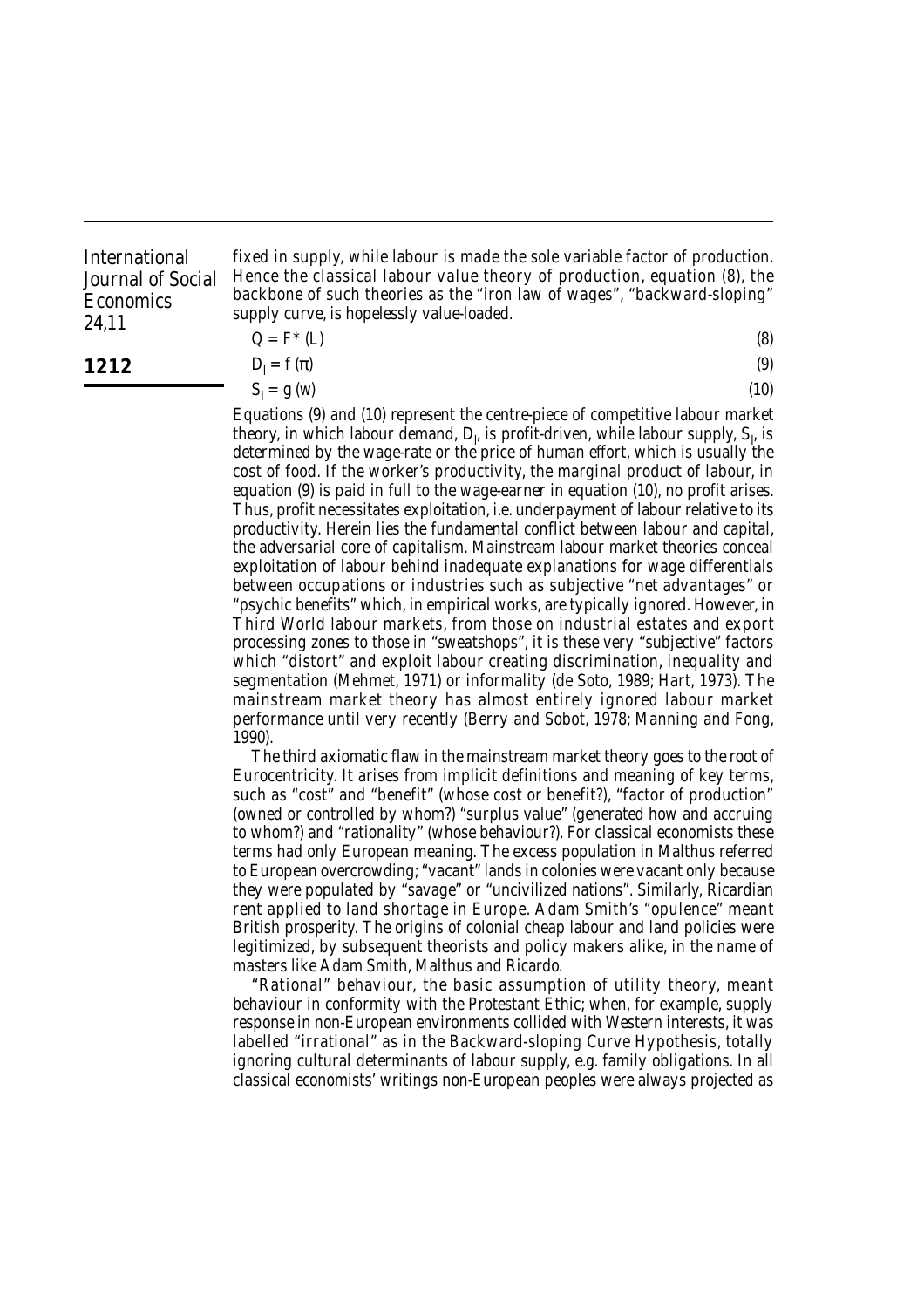"savage" or "primitive" without any culture and unworthy of development. Consequently, their resources (i.e. factors of production) were deemed to be in a kind of Hobbesian "state of nature", in which life was not worth much anyway, so land was available for colonization cost-free. Thus, when non-resident ownership of resources is allowed in a Ricardian-type growth model, rapid growth of output, in particular surplus value drained away, may nevertheless impoverish local populations (Mehmet, 1983).

## *Project evaluation methodology: the logic of monetization*

Economic development, in administrative and policy terms, can be reduced into a "project cycle" popularized by donor agencies, especially the World Bank. The core element of the project cycle is project financing, known as *ex ante* project evaluation, a cost-benefit appraisal of some investment project to determine, in advance, whether or not it is going to be worthwhile to implement, i.e. whether or not it will be profitable.

The profitability test is a systematic method of pricing resources using costbenefit analysis (CBA). In private, cash-flow analyses of proposed investment projects, market prices are used. But in the more complicated social projects, justified in public interest, CBAs rely on shadow prices whereby market prices are adjusted by analysts to account for "market failures" (Little and Mirrlees, 1974; UNIDO, 1978).

What are these "market failures"? They are inherent tendencies of the Western capitalist markets to reflect social, as opposed to private, value. These markets may be efficient in reflecting private value in terms of self-centred, egoistic behaviour; they are unable to account for social value as in the case of a collectivity or community of individuals. Accordingly, Western capitalist economics subordinates equity for efficiency. In practical terms, "ideal" markets are efficient, not necessarily equitable.

In the Little and Mirrlees approach, closely identified with the World Bank, market failures are judged from the standpoint of international markets, as if these are cases of "perfect competition". Thus, "accounting prices" or "border prices" are international prices. By contrast, domestic markets in developing countries are regarded as perverse and inefficient. Therefore, prices in these markets are too "distorted" to be used as indicators of social prices in evaluations of public investment projects. In the Little-Mirrlees approach, the US dollar is taken as the numeraire*,* the unit of account, while in the UNIDO approach, domestic prices are used, but the same distortions are held to be valid.

### *Monopoly-monopsony exploitation in the international economy*

How valid are these shadow pricing techniques? The answer depends on the validity of the premiss that international markets are indeed cases of "perfect competition".

The reality, of course, is different and clear. International markets are dominated by multinational corporations (MNCs), mostly Western, which have Al-Ghazzali on social justice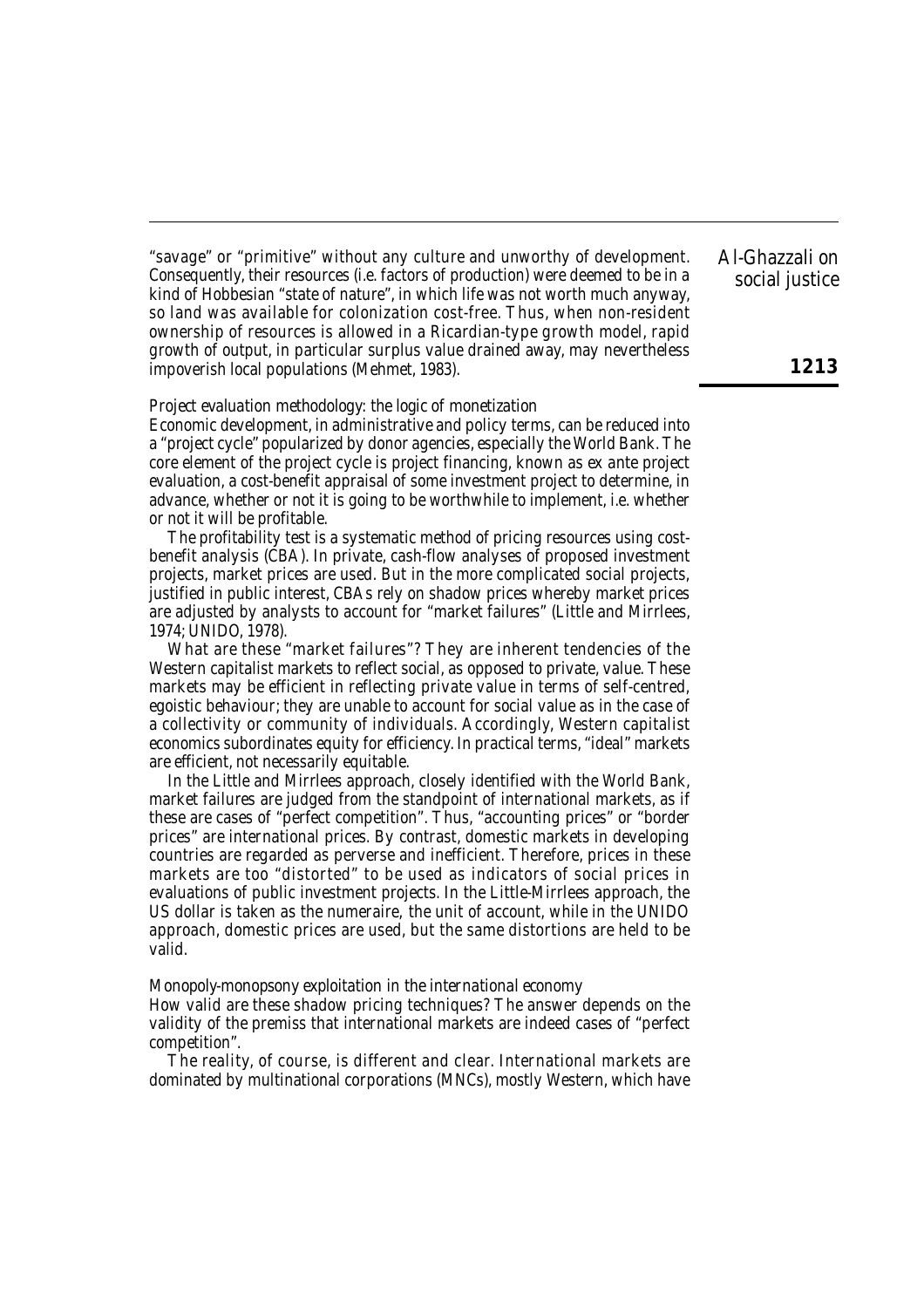**1214**

emerged into prominence in the post-war period (Dunning, 1992). These MNCs are monopolies, monopsonies, and cartels. They control capital and technology. They dominate factor and product markets. As a result of this domination, they extract huge rents from the big spreads between costs they pay for resources in the Third World and revenue they earn from their sales in the First World. All this has been well documented from Hymer (1970) and Helleiner (1976) to the Dependency School (Wilbur, 1984) and, more recently, Barnet and Cavanagh (1994).

The pattern of monopoly-monopsony exploitation by multinational companies (MNCs) is manifold. The pattern is evident both in markets for natural as well as for human resources. For example, in the markets for natural resources hardwoods from tropical rainforests or fish from international waters have traditionally been regarded as "free goods" available in a state of nature, justifying zero shadow price in project evaluation. Markets for primary products reveal similar patterns as evidenced by the activities of oil and mining companies.

Similarly, now these same MNCs are exploiting labour markets in developing countries by avoiding or evading social security and labour standards. In such countries as Indonesia domestic elites actively collaborate with MNCs to extract huge rents from gate-keeping (Mehmet, 1994). On the global assembly lines, there is capital mobility, but no free movement of labour across national boundaries. In labour-surplus economies, women and children work for substandard wages, unprotected by social security or health and safety regulations. Often there are no worker rights or collective bargaining, and the case of migrant workers, especially women working as domestics, is especially dangerous and exploitative. Under these labour conditions, "free trade" becomes "unfair trade" while unregulated capital mobility promotes a "race to the bottom".

These unfair practices in international trade get reflected in pricing techniques employed by MNCs enjoying monopoly-monopsony powers. Thus, thanks to transfer pricing, exportables from Third World may be grossly underpriced, while their importables are conversely overpriced. The degree of bias in these prices is a direct consequence of, and varies with, the monopolymonopsony power of MNCs now dominating international trade.

Under these circumstances, monetizing environment or charging higher prices for natural resources, as recommended by some economists (Pearce *et al.,* 1989) will not alter the reality that Western capitalist economics works as an instrument of global inequity. The fundamental problem is that Western economics concentrates attention on efficiency and market relations, and it ignores social justice. Polanyi (1944), among others, long ago pointed out the inherent imbalance of economics. In the post-war period, when development economics emerged into a fully-fledged discipline, it has legitimized a global business system functioning to syphon wealth out of the rest of the world for concentration in capital-rich West. In microeconomic terms, conventional social CBA methodology amounts to little more than a methodological trick in the service of capitalist capture of global resources for capitalist profits. In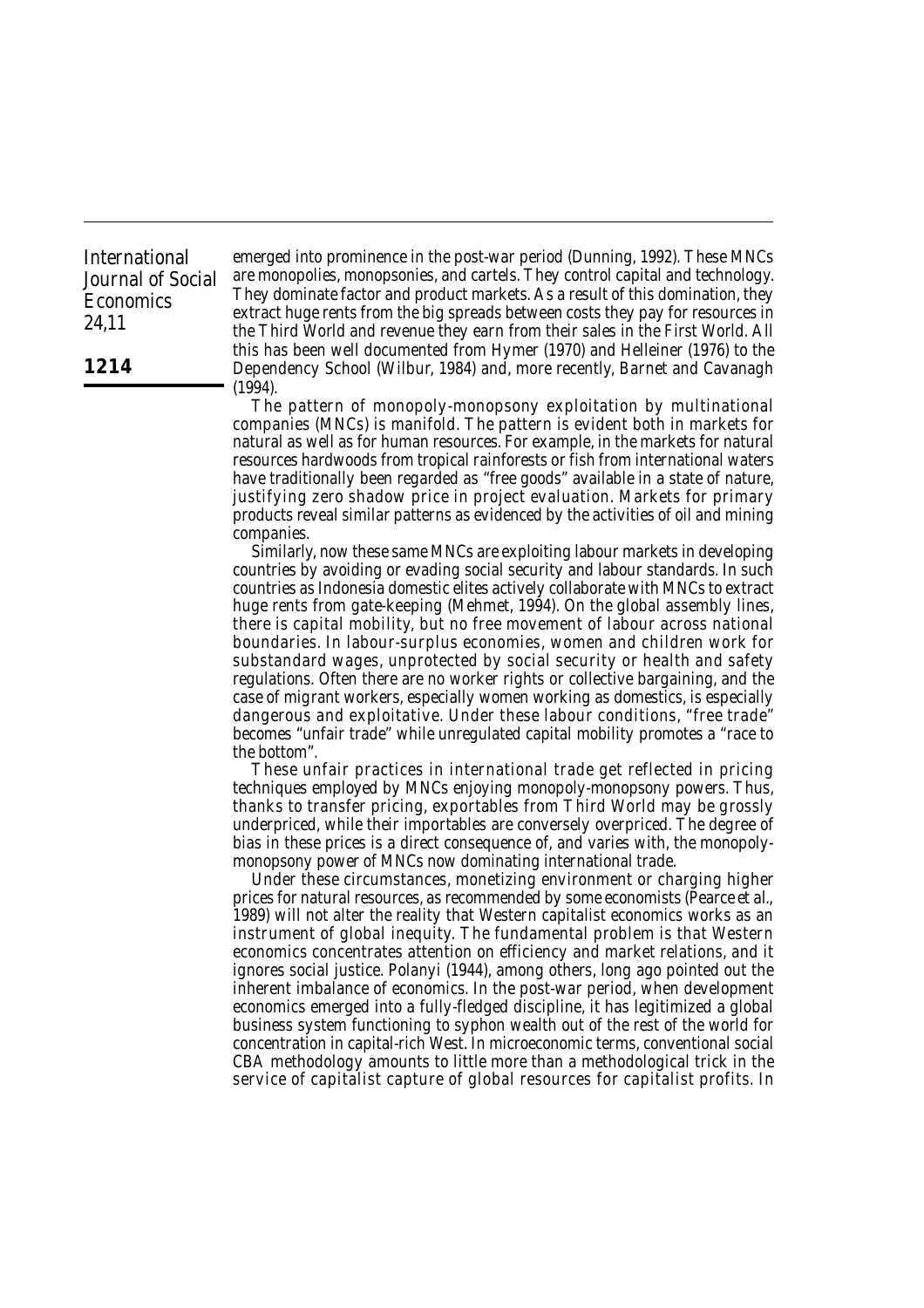macroeconomic terms, structural adjustment programmes and privatization schemes work to increase foreign indebtedness and dependency in the developing world. The existing capitalist system functions as a mercantilist system, promoting wealth concentration in the West at the expense of local/indigenous people.

## **IV. The challenge of global governance**

What is the way out of this unfair status quo? Al-Ghazzali would have rejected any revolutionary change, since he considered disorder worse than injustice. Instead, he would have favoured orderly change, reform from within.

A recent comprehensive study offering a wide range of ideas and proposals for reform from within is the report by the Commission on Global Governance co-chaired by Ingvar Carlsson and Shridath Ramphal (1995): *Our Global Neighborhood.* Below is a sympathetic critique of this report.

The report is laudable in terms of its action agenda. Its call for strengthening the rule of law worldwide is commendable as is its emphasis on shared values and interdependence among peoples to promote international security. The report's criticism of the existing trade system, along the lines discussed earlier, and the existing United Nations (UN) system, is refreshing and quite realistic. The report proposes to eliminate several UN agencies, such as ECOSOC, UNIDO and UNCTAD which have become too inefficient to be useful, and it proposes the establishment of an Economic Security Council, paralleling the United Nations Security Council (UNSC), for collective management of the global economy.

The report's basic weakness is that it ignores the problem of legitimacy. It fails to acknowledge explicitly, although it is hinted indirectly, that there is no moral authority behind the existing international system. International security is dominated by the Big Five, i.e. permanent members of the UNSC; yet the Big Five account for over 90 per cent of the global arms trade. International economic system is dominated by richest countries represented in the G7 as an exclusive rich man's club. The UN Charter which begins with the ambitious reference to *we the people* falls on its face. The General Assembly is neither democratic, nor effective. The whole edifice is the by-product of the 1945 victorvanquished mindset.

Several far-reaching reforms are desperately required for a rule-based system of good governance worldwide. The following three are indicative, not sufficient:

• First, at the global level, agreed international ethical codes and enforcement rules are essential to regulate international trade, get rid of neo-mercantilism and promote greater global equity. There must be global partnership in order to replace unilateralism with multilateralism in trade, aid, environment and human rights. An essential precondition of such global partnership has to be effective curbs on consumerism in the North to pay for ecological and developmental expenditures in the South.

Al-Ghazzali on social justice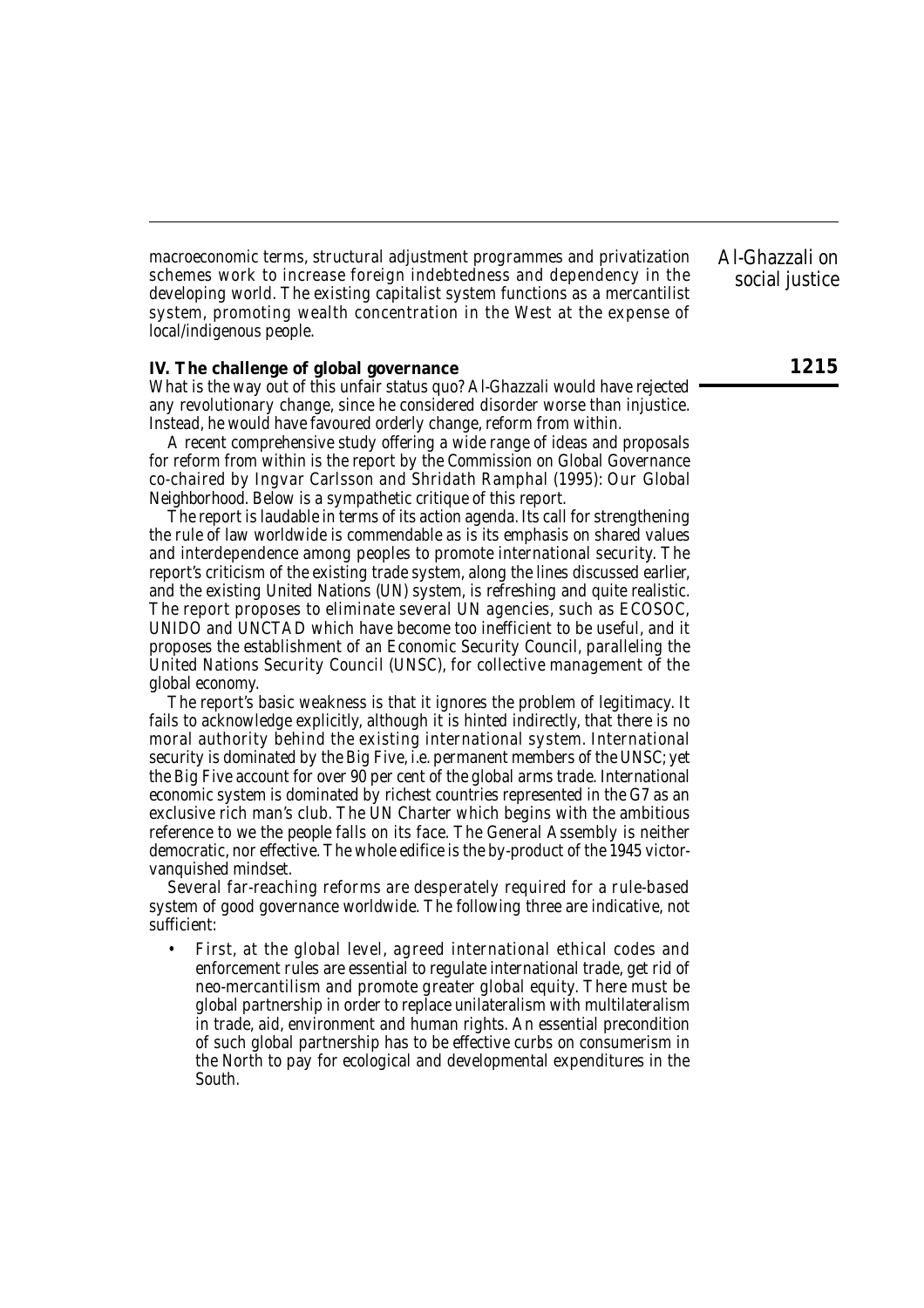**1216**

• Second, macroeconomic policies need to be co-ordinated internationally through closer and effective North-South dialogue over transnational boundary problems in the fields of environment, technology, trade and development. Western economics has risen, and is now declining with, the Western idea of a Sovereign Nation-state as the latter erodes under the pressure of globalization and transboundary problems that demand internationally agreed actions and remedies. New communication technology is inching mankind towards the global village, although racism, injustice and violence, in rich and poor societies alike, make the road ahead far from peaceful and straight.

• Third, international fiscal policies are essential to finance global equity. Ecotaxes in the North and development levies on MNCs are the means to generate tax revenues for investment in environmental and developmental projects in the South towards global partnership and equity. In this context, it would be necessary to effect urgently needed radical reform for greater efficiency of the UN and international organizations. However, new and largely non-NGO channels, are needed as well for fiscal transfers from the North to the South in order to reach the needy target groups in the South directly for maximum effectiveness.

In sum, what is required is a new global code of ethics. The focus of global ethics can be constructed out of Ghazzali's ideals, not out of Machiavelli. Just as Ghazzali's ideal state would be based on social justice, so, too, the global village needs to be managed for global equity. Good global governance requires international dialogue and partnership. The foundation of such partnership is the legitimacy of multicultural consent leading to a rule-based international system managed multilaterally for effective regulation of world trade and sustainable development for global equity.

# **V. Conclusion**

Development economics should contribute to this goal of internationalism. Idealists like Ghazzali provide the vision of the future of global governance. Ghazzali believed in the force of human knowledge and reason to shape human behaviour for ethical living. True revolutionary change begins with proper education. Development economics desperately needs such a revolution to become ethico-economics.

More specifically, to be relevant in the future, development economics will need to deconstruct its Eurocentric premisses and mercantilist roots, and actually strive to serve global equity. The ultimate aim must be the creation of a sustainable world in which wealth distribution more closely approximates population distribution. As pointed out in the latest *Human Development Report* (UNDP, 1996), there is no automatic relationship between economic growth and human development, and, as a result the rich are getting richer while the poor get poorer.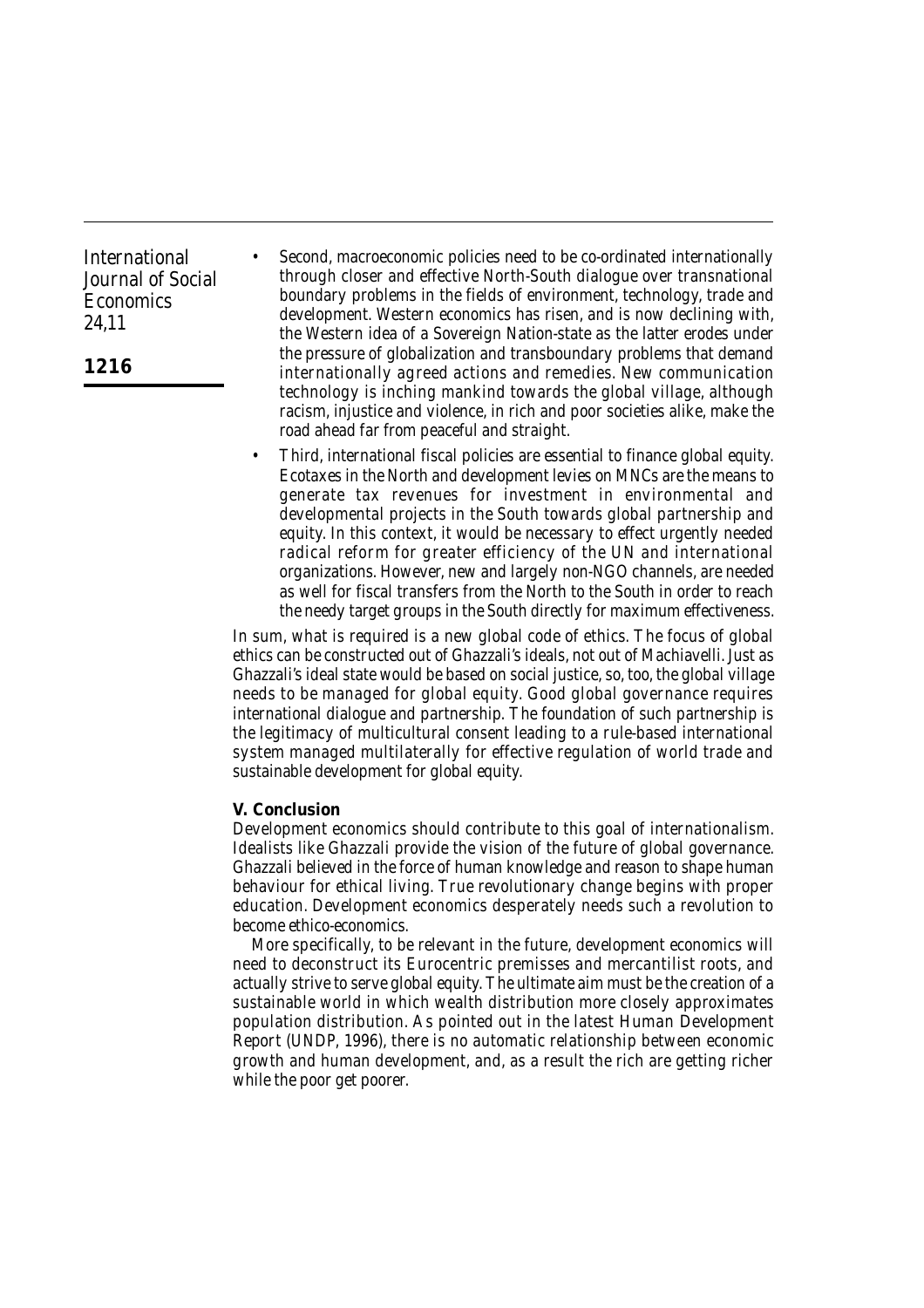In more personal terms, the development economist needs to be inspired by the humanism of great thinkers like Al-Ghazzali and work towards the goal of integrating economics with ethics. Internationally, the challenge for the contemporary development economist is the promotion of global equity built on *de facto* shared prosperity for all stakeholders in a one world/global village. The principles for good governance for this task articulated by Al-Ghazzali 1,000 years ago (such as knowledge, justice, wisdom and tolerance) remain as valid today as the day they were written.

#### **References**

Arrow, K. J. (1951), *Social Choice and Individual Values,* John Wiley, New York.

Bagley, F.R.C. (1964), *Counsel for Kings,* Al-Muluk, N. (trans), Oxford University Press, London.

- Barnet, R. and Cavanagh, J. (1994), *Global Dreams,* Simon & Schuster, New York, NY.
- Bator, F.M. (1957), "The simple analytics of welfare maximization", *American Economic Review,* Vol. 47, March.
- Berry, A. and Sobot, R.H. (1978), "Labor market performance in developing countries: a survey", *World Development,* November-December.
- Carlsson, I. and Ramphal, S. (1995), *Our Global Neighborhood,* Report of the Commission on Global Governance, Oxford University Press, New York, NY.
- Choudhury, M. (1997), "The epistemologies of Ghazzali, Kant and the alternative: formalism in unification of knowledge applied to the concepts of markets and sustainability", in *Essays in honour of Clement Allan Tisdell, Part III*, ed. O'Brien, J.C., as special issues of the *International Journal of Social Economics*, Vol. 24 Nos 7/8/9, MCB University Press, Bradford, pp. 918f.
- de Soto, H. (1989), *The Other Path,* Harper & Row, New York, NY.
- Dunning, J.H. (1992), *Multinational Enterprises and the Global Economy,* Addison-Wesley, Don Mills, Ontario.
- Ferguson, C.E. and Gould, J.P. (1975), *Microeconomic Theory,* 4th ed., Irwin, Homewood, IL.
- Fisher, S.N. (1979), *The Middle East, A History,* 3rd ed., Knopf, New York, NY.

Fleischer, B.B. (Ed.) (1964), *Ibn Khaldun and Islamic Ideology,* Brill, Leiden.

- Gillis, M., Perkins, D.H., Roemer, M. and Snodgrass, D.R. (1992), *Economic of Development,* W.W.Norton, New York, NY.
- Hart, K. (1973), "Informal income opportunities and urban unemployment in Ghana", *Journal of Modern African Studies,* March.
- Helleiner, G.K. (Ed.) (1976), *A World Divided: The Less Developed Countries in the International Economy,* Cambridge University Press, New York, NY.
- Henderson, J.M. and Quandt, R.E. (1958), *Microeconomic Theory, A Mathematical Approach,* McGraw-Hill, New York, NY.
- Hicks, J.R. (1965), *Value and Capital, An Inquiry into Some Fundamental Principles of Economic Theory,* 2nd ed., Clarendon, Oxford.
- Hirschman, A. (1986), "The rise and decline of development economics", *Development: Seeds of Change, Society for International Development* (Rome), Vol. 3, No. 3.
- Hymer, S. (1970), "The efficiency (contradictions) of multinational corporations", *American Economic Review,* May.
- Keynes, J.M. (1936), *The General Theory of Employment, Interest and Money,* Papermac 12, Macmillan, London.
- Killick, T. (1981), *Policy Economics, A Textbook of Applied Economics on Developing Countries,* Heinemann, London.
- Lazarus-Yafeh, H. (1975), *Studies in Al-Ghazzali,* The Magnes Press, Jerusalem.

Al-Ghazzali on social justice